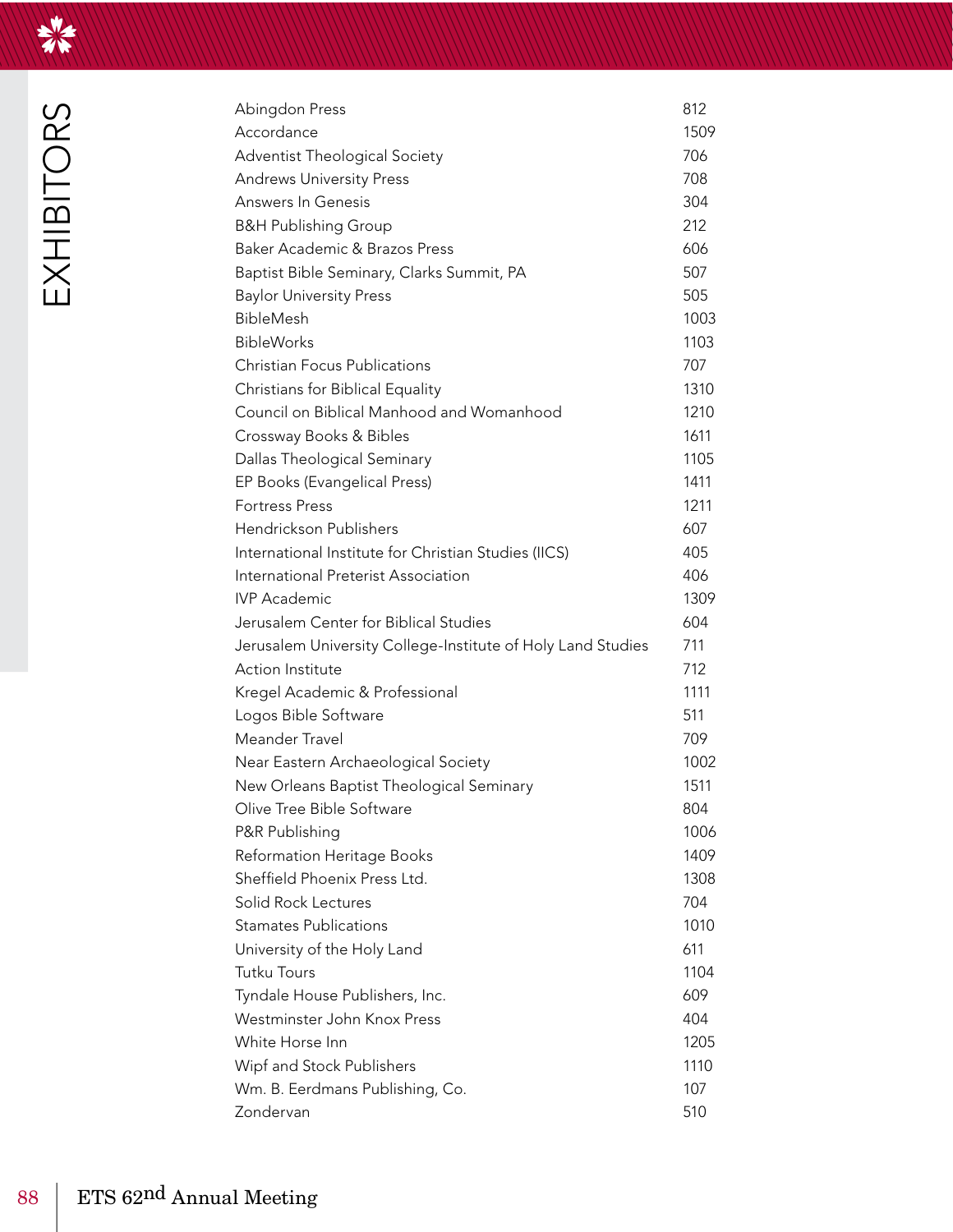EXHIBITORS

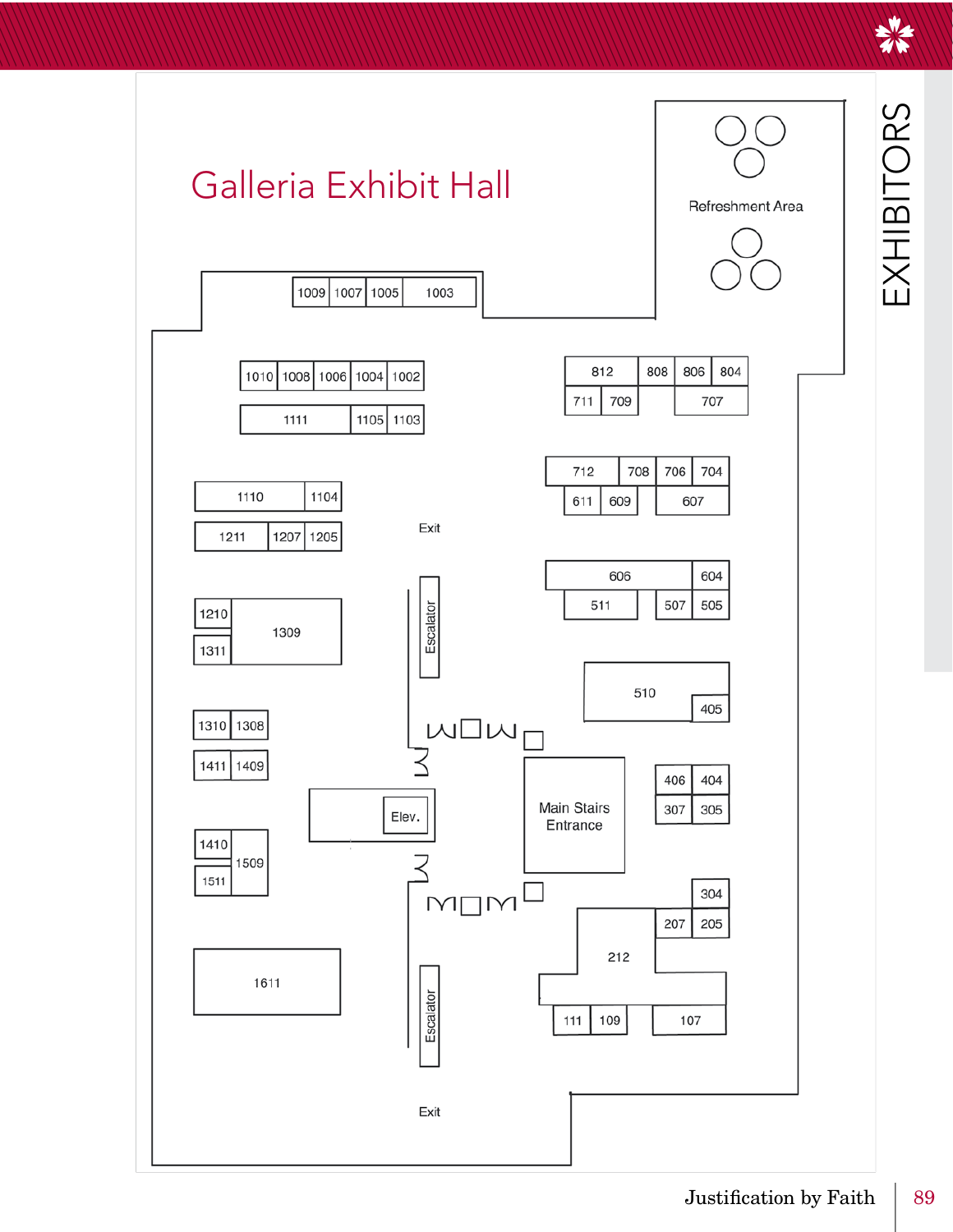

美

## **First Floor Meeting Facilities**



HARRIS STREET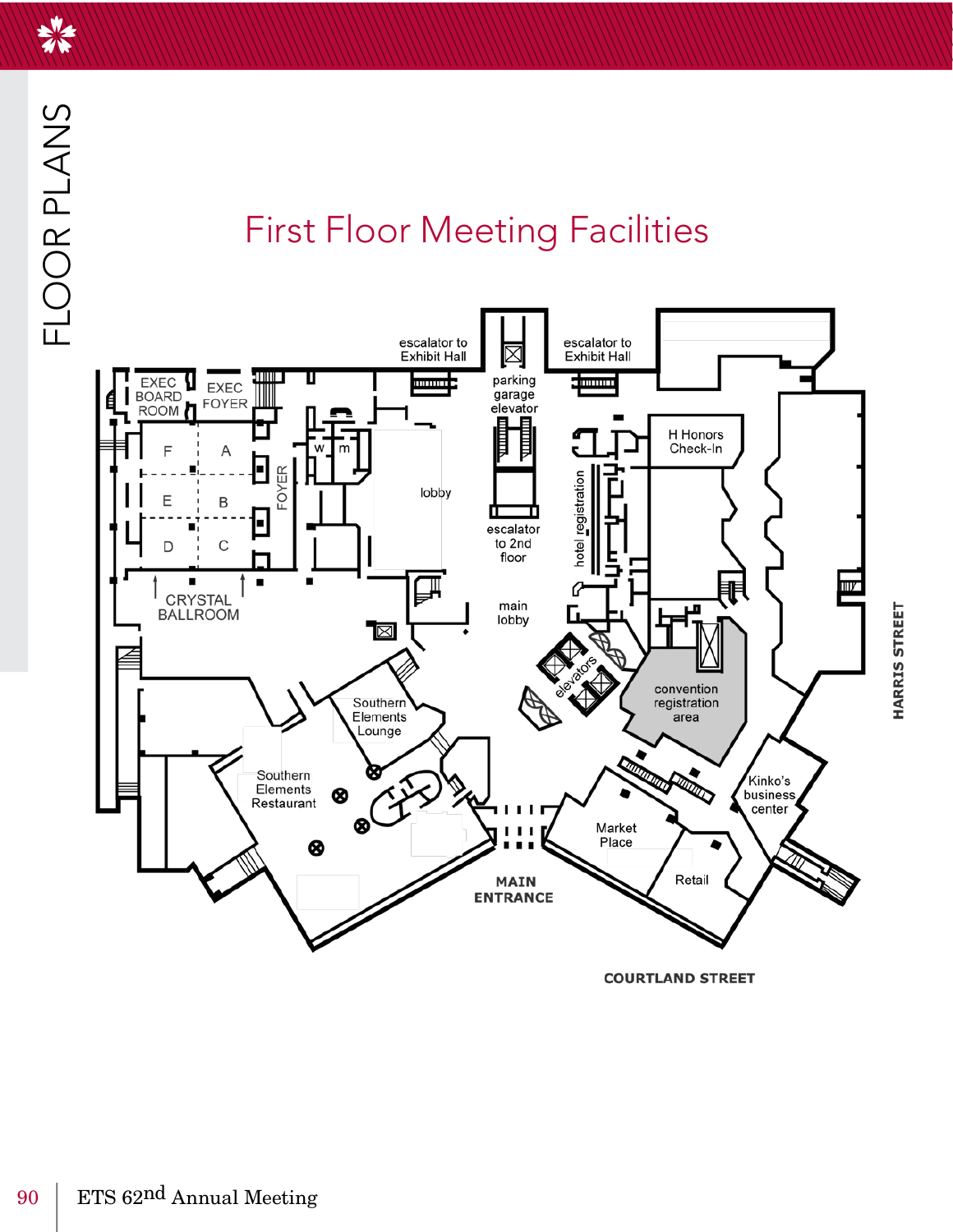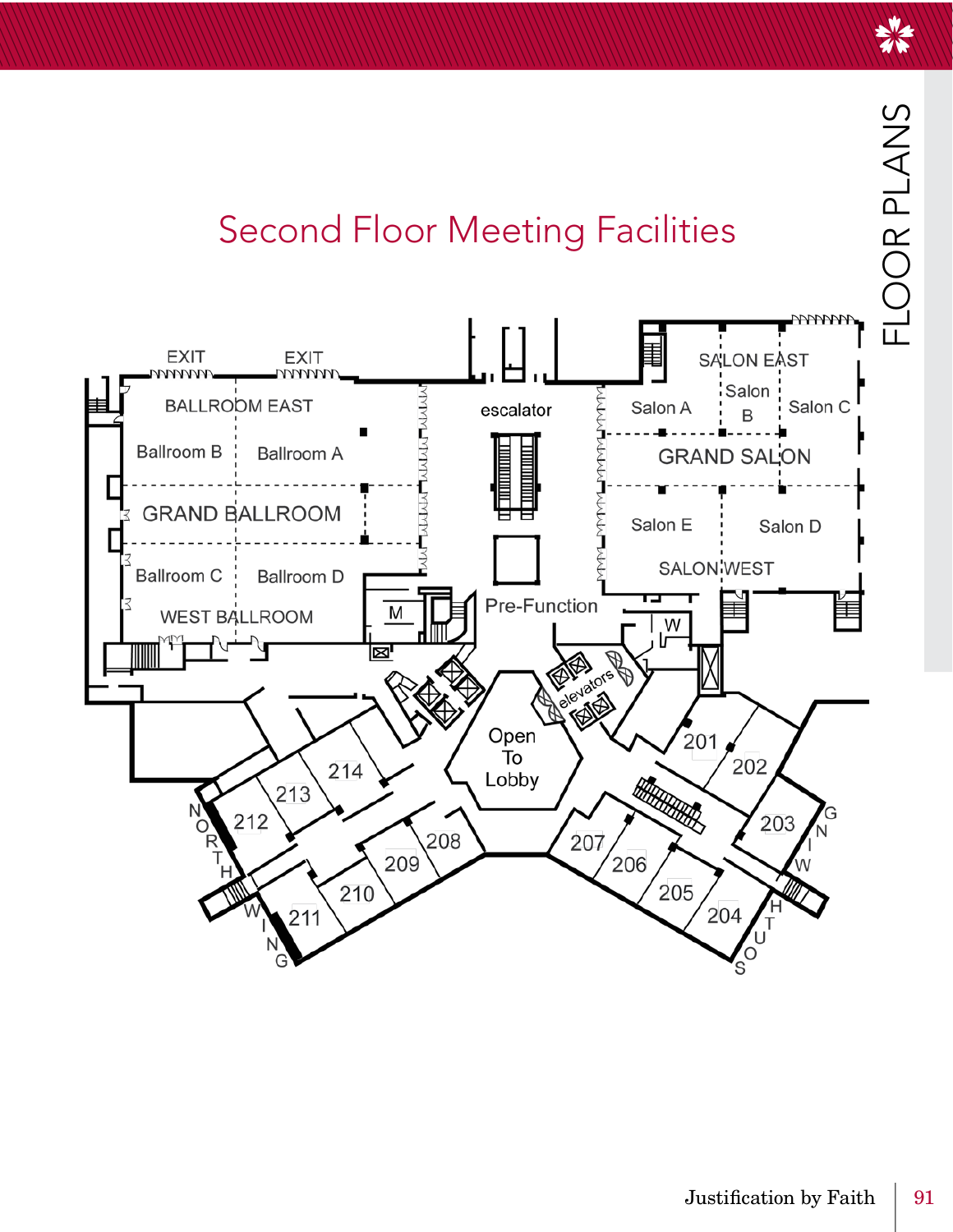## **Third Floor Meeting Facilities**